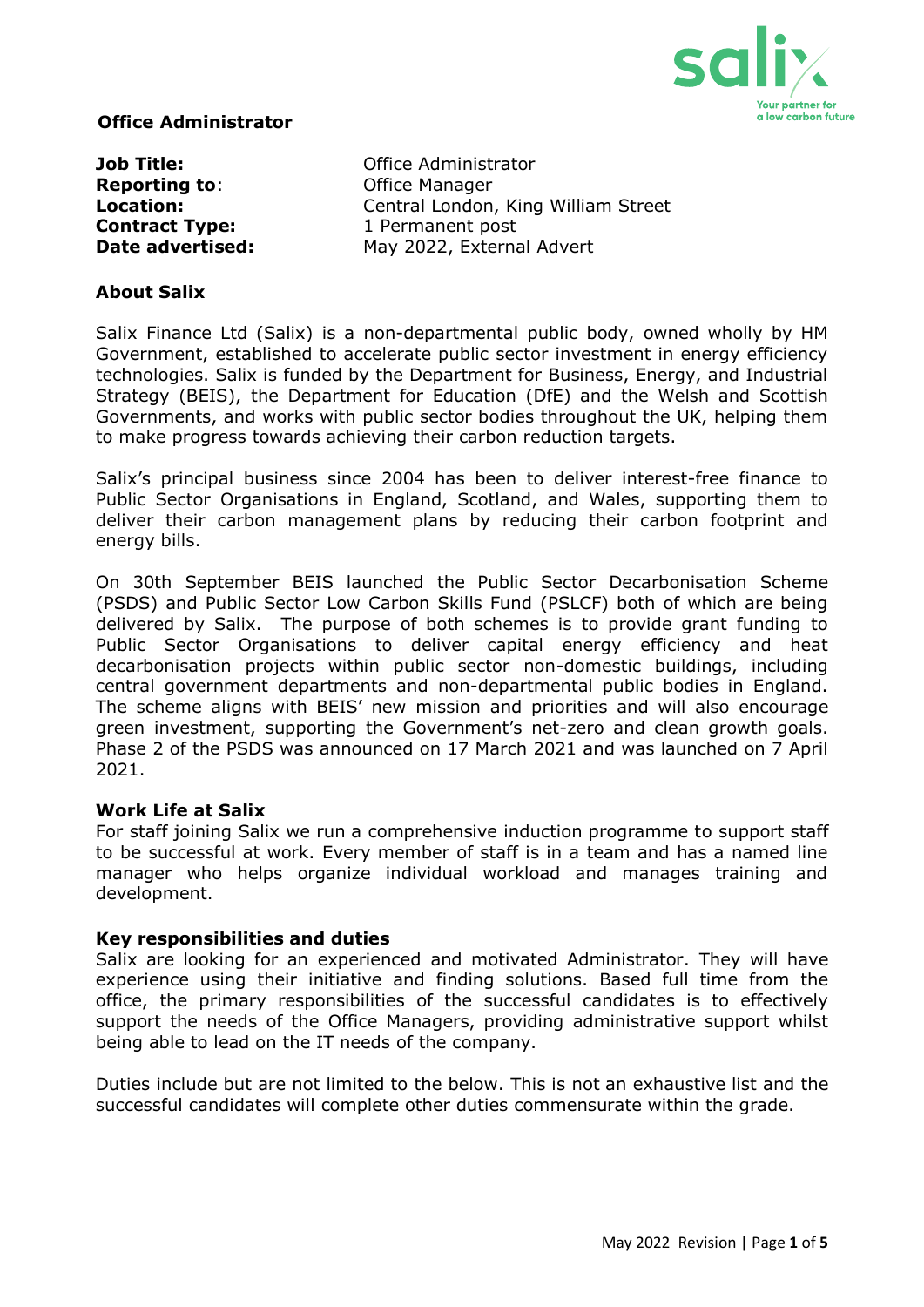

IT Support:

Successful candidates will be the main contact for all IT on a day to day basis for both staff and our external IT consultants who act as our IT department. They will have sound experience and knowledge on the duties listed below and be keen to develop their skills in this area as the company expands.

- Experience working with the Microsoft 365 package
- Purchase and distribution of IT equipment (laptops, printers)
- Working with IT support on the installation of new computers
- Printer maintenance and resolving printer issues (installing toner, resolving paper jams)
- Maintaining IT databases (records of assets, tags etc.)
- Manage relationship with external IT support provider
- Accessing the IT comms room (server room) when requested by IT support
- Requesting new starter profiles with IT support and ensuring they are generated on time
- Submitting leavers forms to IT support to restrict leaver access
- Enroll staff onto the ATAATA training system (cyber security training)
- Share knowledge and cyber security awareness for all
- Support the IT consultant on the monthly remote visits and set the task list, prioritising tasks
- Primary contact for monitoring and approving staff requests (adding staff to email groups, allowing software installations)
- Manage the EE mobile and data contract and assist with mobile support
- IT projects such as researching and identifying soft phone solutions

## General Office & Administration Duties:

- Organisation skills, ability to perform tasks and prioritise work, especially when there are conflicting demands
- Work effectively under pressure
- Primary point of contact for the serviced office & reception team
- Maintaining good relationships with the serviced office team
- Communicating and updating contact records with switchboard to ensure calls are distributed correctly
- Posting and distributing post
- Organising couriers
- Purchase and supply of stationery and supplies
- Raising purchase orders with Accounts
- Supporting the Office Manager with checking invoices prior
- Organising diaries and meetings
- Organising and hosting Microsoft Teams meetings
- Keeping track of shared IT equipment
- Booking meeting rooms with Landlord and updating the meeting room log
- Ensure staff are using the meeting room booking system and provide guidance
- Organising and preparing meeting rooms for high level meetings (board meetings)
- Maintaining tidy cupboards and office space.
- Carrying out daily housekeeping ensuring there are no trip hazards or any Health & Safety issue.
- Typing of documents
- Welcoming visitors and notifying reception and security of their attendance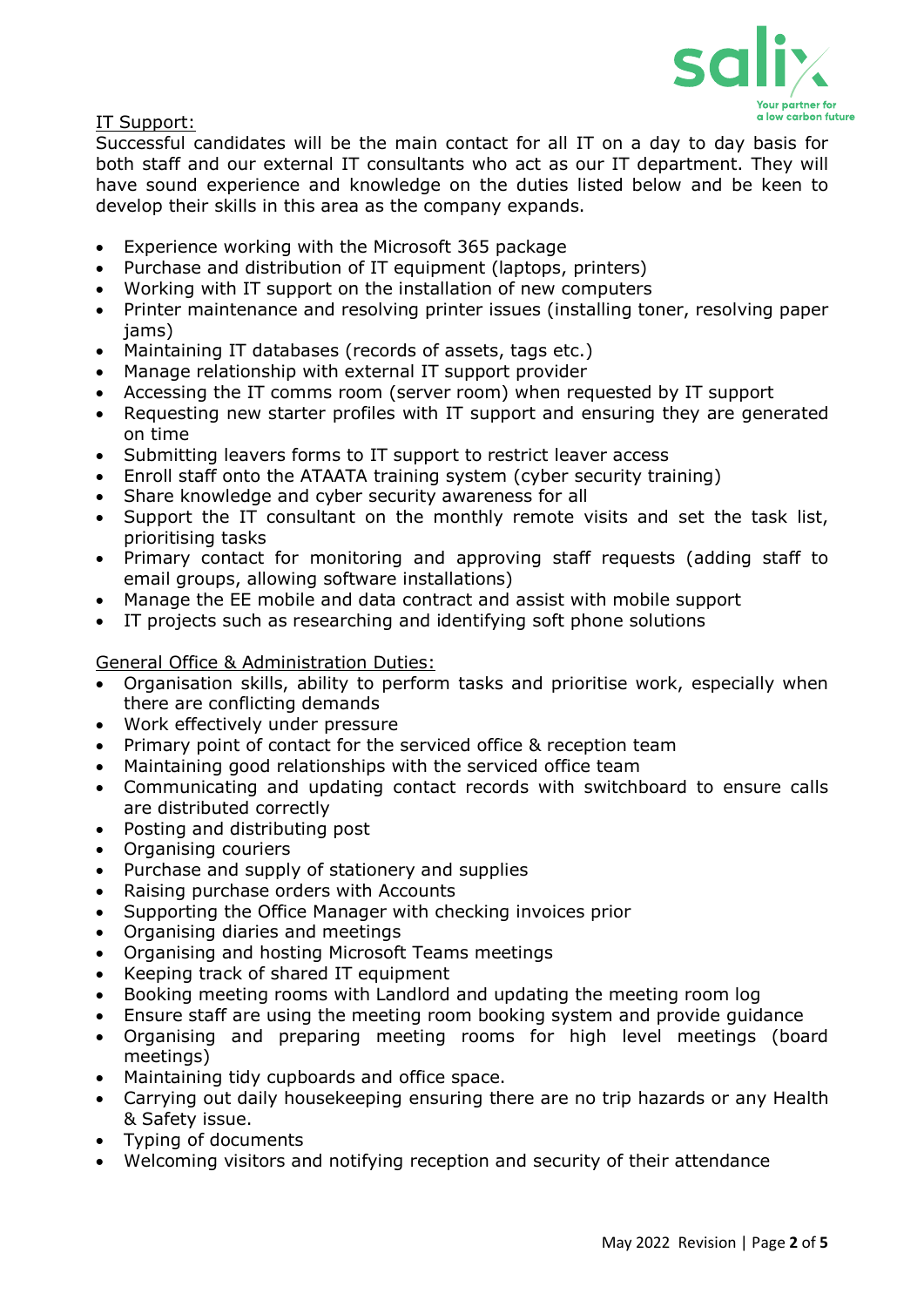

- Agreeing the staff meeting agenda with the Chief Executive and circulating and the staff
- Hosting virtual staff meetings
- Allocating and programming staff lockers
- Booking transport and accommodation
- Supporting the Chief Executive on request
- Monitor and distribute info mailbox
- Ensuring staff update the Covid office visit log and other covid relevant logs
- To assist the Office Manager with office relocations
- To assist the Office Manager with any Health & Safety tasks

## **Salary**

- £25,500 during probationary period which lasts 3 months
- £26,000 after successful probationary period

## **Employee benefits**

- 28 days annual leave
- Cycle to work scheme
- Contributory Pension scheme
- Season ticket loans
- Training

# **Appointment process**

The Person Specification for this position can be found in Appendix 1. All criteria outlined in the specification are considered essential and will be assessed through a combination of the application statement, CV and interview.

Candidates should focus on the experience, skills and abilities in the Person Specification of the 8 specific areas that have been highlighted in the 'key criteria' column in their written statement, which should be no more than 1,500 words. Candidates should provide examples of their experience in line with the highlighted criteria.

Candidates should complete all three documents listed below for their application to be reviewed. Do note candidates will not be contacted to complete a full application.

All applicants must have the right to work in the UK.

#### **Appointment timetable**

- Shortlisted candidates will be invited to interview at an agreed time/date.
- Shortlisted candidates will complete a competency exercise prior to the formal interview.
- Start in post by mutual agreement.
- This advert will be removed once the post is filled.

# **Application information**

If you wish to apply for this role, please submit the following to [HR@salixfinance.co.uk.](mailto:HR@salixfinance.co.uk)

1. An up to date **CV**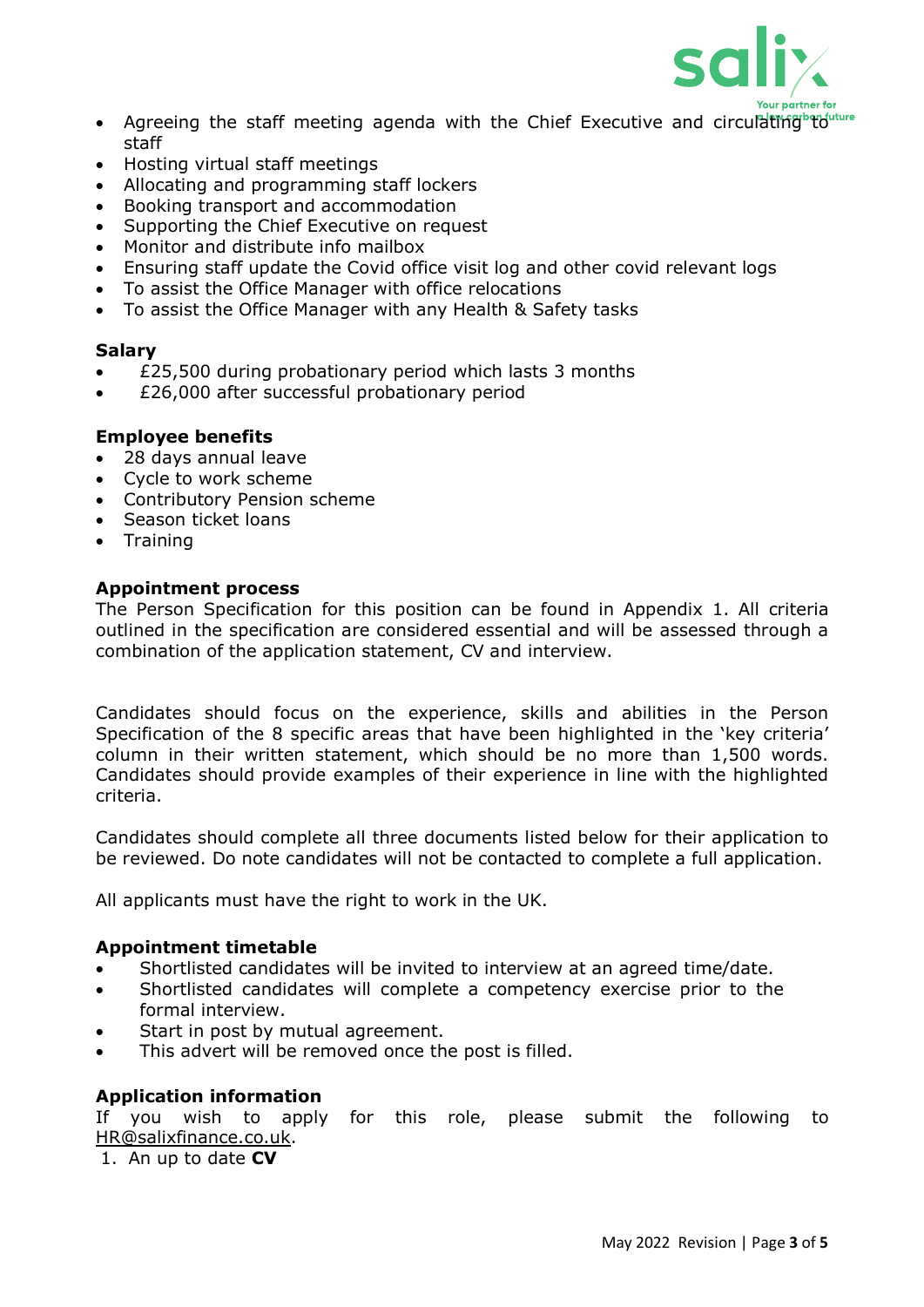

- 2. All candidates are asked to submit a **personal statement of no more than 1,500 words** stating why they are suitable for the post of Office Administrator. You are asked specifically to address the specification criteria that have been highlighted the key criteria column of Appendix 1
- 3. **Equality monitoring form** [\(available to download](http://salixfinance.co.uk/sites/default/files/equality_monitoring_form_equality_act_compliant_0_2.doc) here)
- 4. Please state your availability for the planned interview period quoted in the appointment timetable as part of your application submission email
- 5. Applicants should confirm where the learnt of the opportunity in the covering email/letter when submitting their application
- 6. Candidates that do not submit a full application, providing all 3 documents will not be contacted to chase a full application